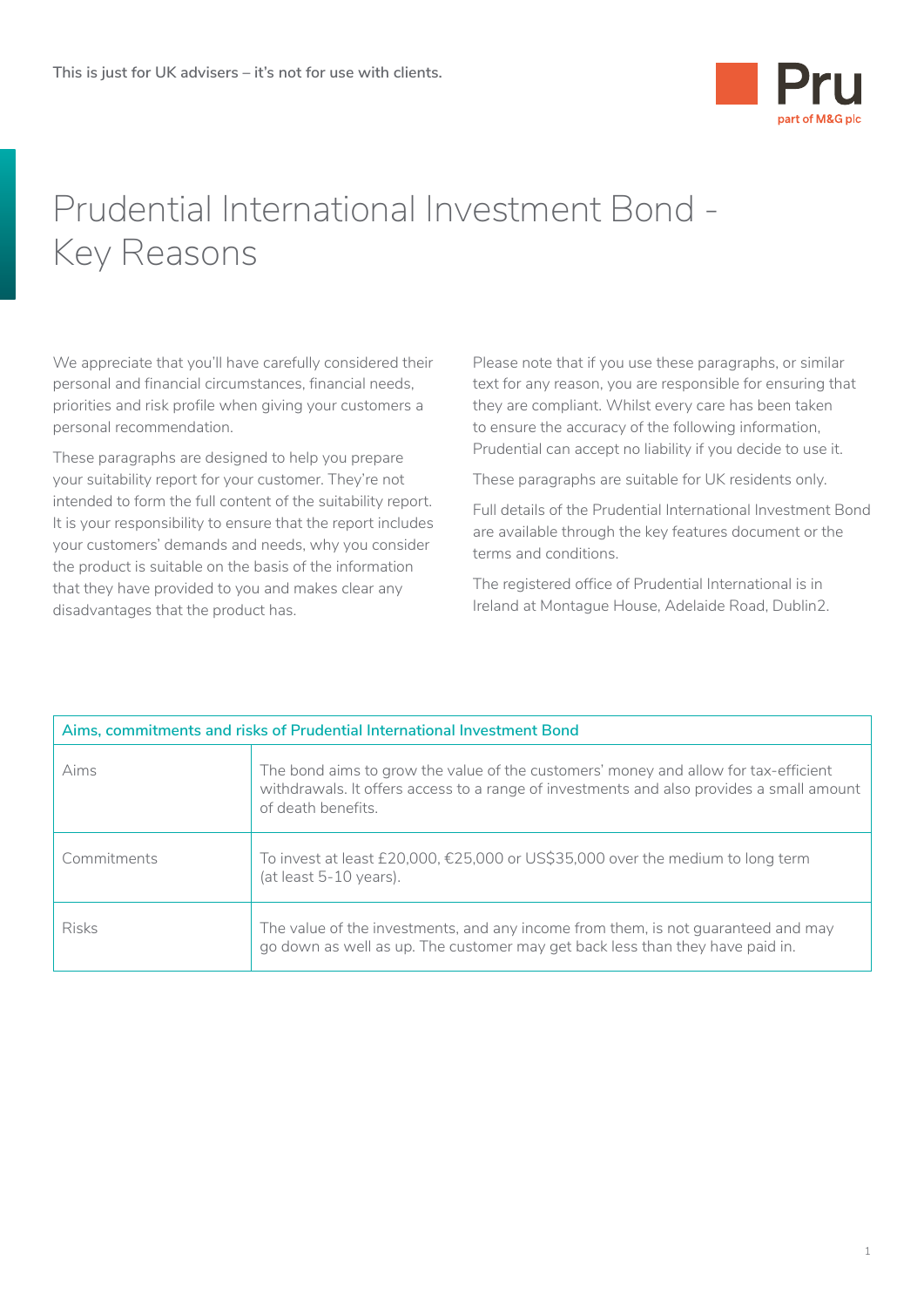| <b>Why invest Offshore?</b> |                                                                                                                                                                                                                                                                                                                                                                                                                                                    |
|-----------------------------|----------------------------------------------------------------------------------------------------------------------------------------------------------------------------------------------------------------------------------------------------------------------------------------------------------------------------------------------------------------------------------------------------------------------------------------------------|
| Gross roll up               | Prudential International is based in Dublin, Ireland and as a result the customers' money<br>will roll up free of tax other than withholding tax (which applies to the dividend income<br>on some assets held in the funds). This can give them a potentially higher return than<br>investing in UK based funds.                                                                                                                                   |
|                             | The above is based on our understanding of current taxation, legislation and HM<br>Revenue & Customs practice, all of which are liable to change without notice. The impact<br>of taxation (and any tax reliefs) depends on individual circumstances.                                                                                                                                                                                              |
|                             | Offshore is a common term that is used to describe a range of locations where<br>companies can offer customers growth on their funds that is largely free from tax. This<br>includes "true offshore" locations such as the Channel Islands and Isle of Man, and other<br>locations such as Dublin - where Prudential International is registered. Tax treatment can<br>vary from one type of investment to another and from one market to another. |
| Tax deferral                | (Individual investors only) The customer will want to Invest tax-efficiently. Normally<br>they will not have any UK tax liability on the investment growth until they withdraw<br>money from their bond. The customer may be able to reduce their eventual tax liability<br>by making a withdrawal or cashing in their bond at a time when they are in a lower<br>tax bracket.                                                                     |
|                             | The above is based on our understanding of current taxation, legislation and HM<br>Revenue & Customs practice, all of which are liable to change without notice. The impact<br>of taxation (and any tax reliefs) depends on individual circumstances.                                                                                                                                                                                              |
| Investment choice           | Prudential International Investment Bond offers a variety of funds. The customer may<br>choose up to ten at a time, to suit their needs and preferences.                                                                                                                                                                                                                                                                                           |
| Currency options            | Prudential International Investment Bond offers a choice of currencies for making the initial<br>investment for withdrawals. This could be useful if, for instance the customer decides to<br>move abroad in the future. Changes in the rates of exchange between currencies may<br>cause the investment or the amount of regular withdrawals to go down or up.                                                                                    |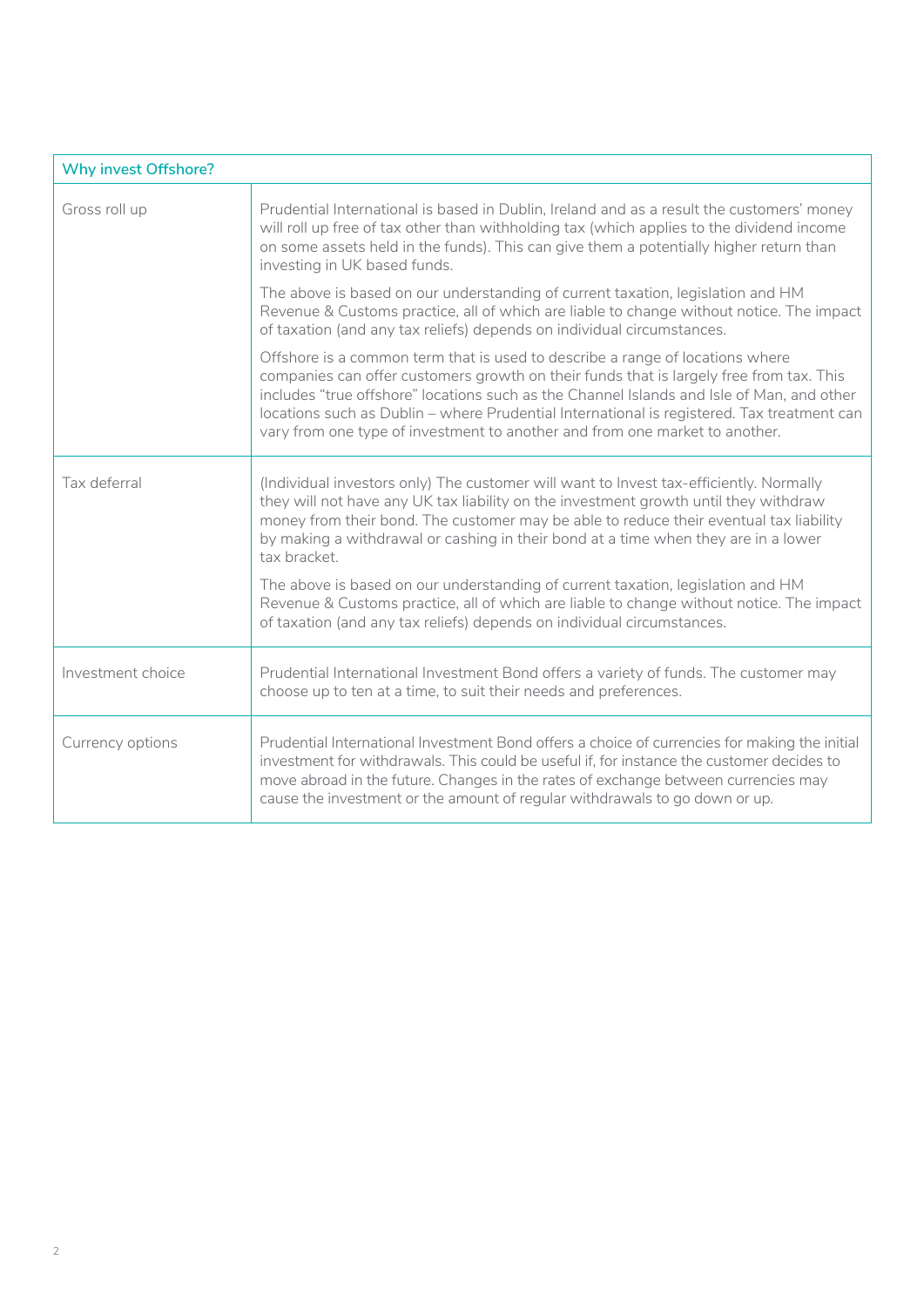| <b>General product details</b>                           |                                                                                                                                                                                                                                                                                                                                                                                                                                                                                                                                                                                             |  |
|----------------------------------------------------------|---------------------------------------------------------------------------------------------------------------------------------------------------------------------------------------------------------------------------------------------------------------------------------------------------------------------------------------------------------------------------------------------------------------------------------------------------------------------------------------------------------------------------------------------------------------------------------------------|--|
| Minimum premium                                          | The customer can invest a lump sum of at least £20,000, €25,000 or US\$35,000. These<br>limits are after the deduction of any setup charge.                                                                                                                                                                                                                                                                                                                                                                                                                                                 |  |
| Top ups                                                  | The customer can add to the bond in the future from a minimum of £15,000, $£20,000$<br>or US\$25,000.                                                                                                                                                                                                                                                                                                                                                                                                                                                                                       |  |
| Accessibility                                            | The customer is prepared to invest for the medium to long term (5-10 years or more),<br>but may want to be able to access their money if required. With Prudential International<br>Investment Bond, they can make withdrawals at any time, subject to a minimum<br>payment of £75, €112.50 or US\$112.50.                                                                                                                                                                                                                                                                                  |  |
| Regular<br>withdrawal options<br>a) Level of withdrawals | The customer has chosen to take regular withdrawals from the bond of $\epsilon$ EX a year/X% of<br>the amount they are investing/A% of their bond value>. If they wish, they can change their<br>choice in the future, to: (select as appropriate)<br>A fixed amount or<br>A percentage of the total amount(s) you have paid into your bond<br>A percentage of your bond value                                                                                                                                                                                                              |  |
|                                                          | Any withdrawal taken will reduce the value of the customers bond. If the withdrawals are<br>more than any overall growth achieved the value of their bond will reduce below the level<br>of original capital invested.                                                                                                                                                                                                                                                                                                                                                                      |  |
| b) Variable withdrawals                                  | The customer has chosen to take regular withdrawals of <x%> of the value of their<br/>bond. This means that, if the value of their bond falls, the amount of their withdrawals<br/>will also fall. Of course, if the value of their bond rises, the amount of their withdrawals<br/>will also rise, helping them to meet increases in the cost of living.<br/>Any withdrawal taken will reduce the value of the customers bond. If the withdrawals are<br/>more than any overall growth achieved the value of their bond will reduce below the level of<br/>original capital invested.</x%> |  |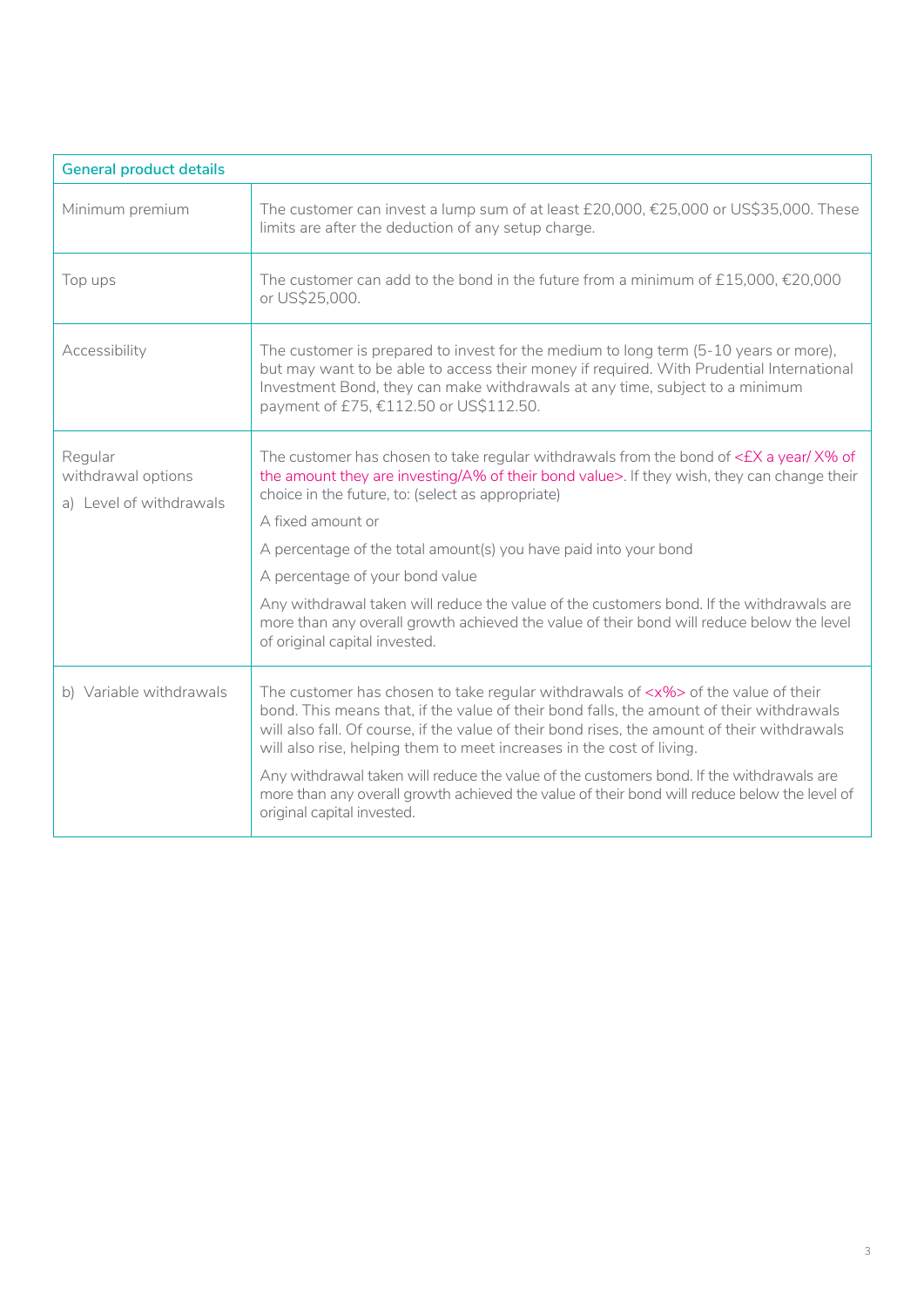| <b>General product details</b>       |                                                                                                                                                                                                                                                                                                                                                                                                                                             |  |
|--------------------------------------|---------------------------------------------------------------------------------------------------------------------------------------------------------------------------------------------------------------------------------------------------------------------------------------------------------------------------------------------------------------------------------------------------------------------------------------------|--|
| c) Fixed withdrawals                 | The customer has chosen to take fixed regular withdrawals of $\leq$ EX a year/X%> of the<br>total amount(s) they have paid into their bond. If they wish, they can change this choice<br>in the future to take variable withdrawals of a percentage of their bond value. This<br>would give them increasing payments over time if the value of their bond were to grow,<br>although the payments would reduce if the value were to go down. |  |
|                                      | Any withdrawal taken will reduce the value of their bond. If the withdrawals are more<br>than any overall growth achieved the value of their bond will reduce below the level of<br>original capital invested.                                                                                                                                                                                                                              |  |
| d) Frequency<br>of withdrawals       | The customer has chosen to take regular withdrawals <every every="" every<br="" month="" months="" three="">six months/every year&gt;. If they wish, they can change the frequency of their withdrawals in<br/>the future. Other options are every <month, months="" months,="" or="" six="" three="" year="">.</month,></every>                                                                                                            |  |
|                                      | Any withdrawal taken will reduce the value of their bond. If the withdrawals are more<br>than any overall growth achieved the value of their bond will reduce below the level of<br>original capital invested.                                                                                                                                                                                                                              |  |
| e) Future<br>withdrawals option      | The customer does not wish to take immediate regular withdrawals from their bond but<br>may wish to do so in the future. Prudential International Investment Bond allows them<br>to start taking regular withdrawals at any time, subject to a minimum payment of £75,<br>€112.50 or US\$112.50.                                                                                                                                            |  |
|                                      | Any withdrawal taken will reduce the value of their bond. If the withdrawals are more<br>than any overall growth achieved the value of their bond will reduce below the level of<br>original capital invested.                                                                                                                                                                                                                              |  |
| f) Fund selection<br>for withdrawals | The customer can specify the funds they would like their withdrawals to come from.<br>Any withdrawal taken will reduce the value of their bond. If the withdrawals are more<br>than any overall growth achieved the value of their bond will reduce below the level of<br>original capital invested.                                                                                                                                        |  |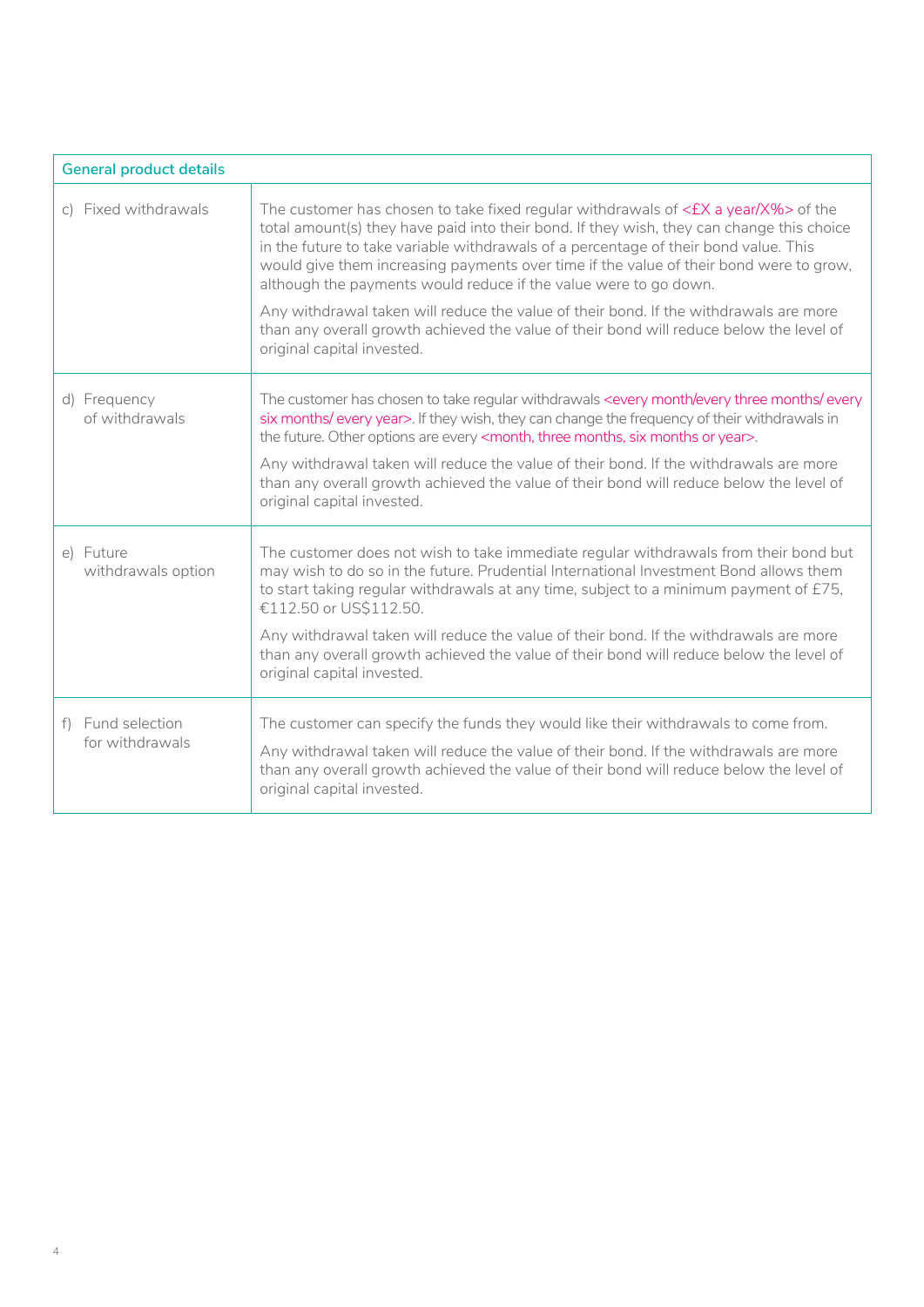| <b>General product details</b>                                         |                                                                                                                                                                                                                                                                                                                                                                                                                                                                                                                                                                                                                                                                                                                                                                                                                                                                                                                                  |  |
|------------------------------------------------------------------------|----------------------------------------------------------------------------------------------------------------------------------------------------------------------------------------------------------------------------------------------------------------------------------------------------------------------------------------------------------------------------------------------------------------------------------------------------------------------------------------------------------------------------------------------------------------------------------------------------------------------------------------------------------------------------------------------------------------------------------------------------------------------------------------------------------------------------------------------------------------------------------------------------------------------------------|--|
| q) Withdrawal from<br>PruFund Protected and<br><b>Guaranteed Funds</b> | If any withdrawals or any adviser charges that are paid from the bond are taken from<br>a PruFund Protected fund, the Guaranteed Minimum fund will reduce. If the customer<br>doesn't specify any funds, Prudential will take them from across all the funds they hold,<br>in proportion to value, with the exception of any PruFund Protected fund, (unless this is<br>the only fund they are invested in, or this is the only fund with sufficient value).                                                                                                                                                                                                                                                                                                                                                                                                                                                                     |  |
|                                                                        | Any withdrawal taken will reduce the value of their bond. If the withdrawals are more<br>than any overall growth achieved the value of their bond will reduce below the level of<br>original capital invested.                                                                                                                                                                                                                                                                                                                                                                                                                                                                                                                                                                                                                                                                                                                   |  |
|                                                                        | If money invested in a PruFund Protected Fund is taken out at any time, except on death<br>or maturity, the amount guaranteed on the Guarantee Date will be proportionately<br>reduced to reflect any partial withdrawals, regular withdrawals, Ongoing Adviser<br>Charges or Ad-hoc Adviser Charges taken.                                                                                                                                                                                                                                                                                                                                                                                                                                                                                                                                                                                                                      |  |
|                                                                        | Our funds invest in stocks, shares and other assets which can rise and fall in value.                                                                                                                                                                                                                                                                                                                                                                                                                                                                                                                                                                                                                                                                                                                                                                                                                                            |  |
| Annual Investment reward                                               | (For investors investing more than £50,000, US\$75,000 or €62,500) Prudential<br>International Investment Bond offers an Annual Investment Reward from the end of<br>year one. This will be credited to the customers bond in the form of extra units, on<br>each anniversary of the investment until their bond ends. If their bond ends between<br>anniversary dates there is no credit.                                                                                                                                                                                                                                                                                                                                                                                                                                                                                                                                       |  |
| Maximum withdrawal                                                     | Prudential International Investment Bond allows the customer to withdraw up to 7.5% of<br>their initial investment each year.                                                                                                                                                                                                                                                                                                                                                                                                                                                                                                                                                                                                                                                                                                                                                                                                    |  |
| Tax-efficient withdrawals                                              | (Individual investors only) The customer can supplement their current income without<br>increasing their current tax bill. The customer can take up to 5% of their initial investment<br>(net of any set up charge) as withdrawals each year and any tax liability will be deferred<br>until their bond ends. Any of this allowance they do not use one year can be taken up later<br>and it can continue until they have taken the full amount that they put into their bond. If they<br>exceed the allowance there may be an income tax charge. Any ad hoc or ongoing adviser<br>charges that are met from the bond will count towards the 5% tax deferred allowance.<br>The above is based on our understanding of current taxation, legislation and HM<br>Revenue & Customs practice, all of which are liable to change without notice. The impact<br>of taxation (and any tax reliefs) depends on individual circumstances. |  |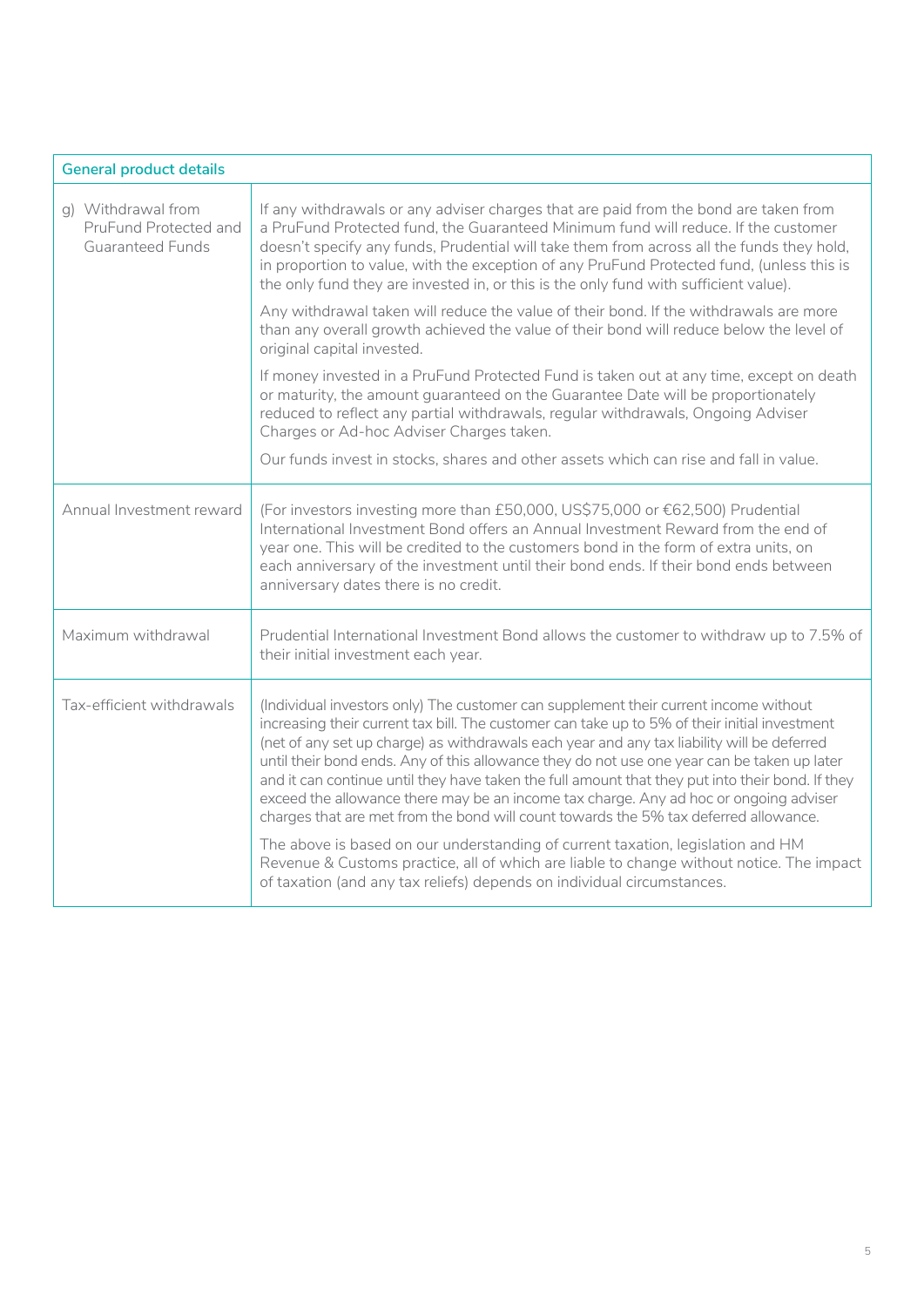| <b>General product details</b> |                                                                                                                                                                                                                                                                                                                                                                                                                                                                                                                                                                                                                                                                                                                                                                                                                                                                                                                                   |  |
|--------------------------------|-----------------------------------------------------------------------------------------------------------------------------------------------------------------------------------------------------------------------------------------------------------------------------------------------------------------------------------------------------------------------------------------------------------------------------------------------------------------------------------------------------------------------------------------------------------------------------------------------------------------------------------------------------------------------------------------------------------------------------------------------------------------------------------------------------------------------------------------------------------------------------------------------------------------------------------|--|
| Loan relationship rules        | (UK corporate investors only) As a UK corporate investor, any life assurance bonds the<br>customer holds will be taxed under the Loan relationships legislation. This means the<br>5% annual tax deferred allowance will no longer apply and the bond will not be taxed<br>under chargeable event rules. An element of deferral may still be available to companies<br>whose accounting policies allow 'historic cost' accounting.<br>The above is based on our understanding of current taxation, legislation and HM<br>Revenue & Customs practice, all of which are liable to change without notice. The impact<br>of taxation (and any tax reliefs) depends on individual circumstances.                                                                                                                                                                                                                                       |  |
| Assignment                     | If the customer wishes, they can assign the bond at any time to someone else. If they<br>assign it as a gift (not for money or money's worth), there will be no tax charge at that<br>time and any future tax charges will normally be assessed on the new owner. This could<br>offer a tax advantage if the new owner pays tax at a lower rate than you do.<br>The above is based on our understanding of current taxation, legislation and HM<br>Revenue & Customs practice, all of which are liable to change without notice. The impact<br>of taxation (and any tax reliefs) depends on individual circumstances.                                                                                                                                                                                                                                                                                                             |  |
| Self-assessment                | The customer won't need to include details of the bond on their self-assessment form<br>until a 'chargeable event' arises for example, if they withdraw more than the 5% tax-<br>deferred allowance. If this happens, they will only need to include the bond itself, not<br>each of the funds they hold within it. This means their paperwork will be simpler than<br>if they held similar funds as separate investments, especially with funds that produce<br>income, which they would otherwise have to declare annually.<br>The above is based on our understanding of current taxation, legislation and HM<br>Revenue & Customs practice, all of which are liable to change without notice. The impact<br>of taxation (and any tax reliefs)depends on individual circumstances.<br>The value of an investment is not guaranteed and can go down as well as up. The<br>customer could get back less than they have invested. |  |
| Death benefit                  | (Life assured version only) (For the relevant life aged 75 or under). If the customer dies while<br>still holding their bond, Prudential International will pay 101% of the value of the bond.<br>(For the relevant life aged 76 and over). If they die while still holding their bond, Prudential<br>International will pay 100.1% of the cash-in value of the bond as at the date of the death.                                                                                                                                                                                                                                                                                                                                                                                                                                                                                                                                 |  |
| Maturity benefit               | If the bond is not cashed in before the maturity date, the maturity benefit will be the<br>higher of the bond value at that time and a Guaranteed Maturity Value. The Guaranteed<br>Maturity Value is 101% of the total amount of investments into the bond, less 101%<br>of any withdrawals (including any adviser charges) that are made taken from the bond.<br>There is a minimum maturity benefit of £100, €150 or US\$150.<br>The value of an investment is not guaranteed and can go down as well as up. The<br>customer could get back less than they have invested                                                                                                                                                                                                                                                                                                                                                       |  |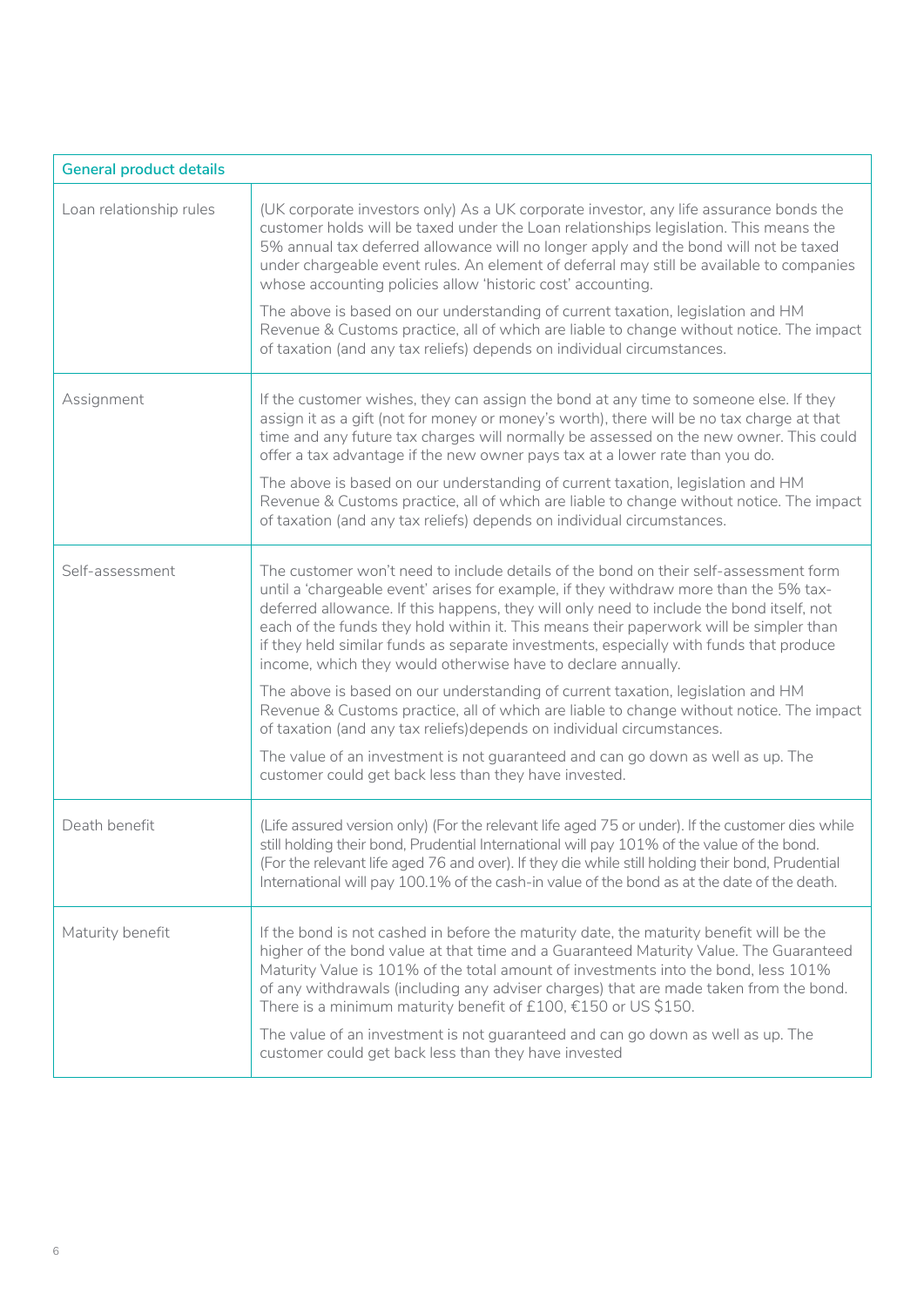| <b>Investment options</b> |                                                                                                                                                                                                                                                                                                                                                                                                                                                       |
|---------------------------|-------------------------------------------------------------------------------------------------------------------------------------------------------------------------------------------------------------------------------------------------------------------------------------------------------------------------------------------------------------------------------------------------------------------------------------------------------|
| Fund choices              | Prudential International Investment Bond allows your customer to choose from a range<br>of investment funds. These have a variety of risk profiles from the cautious to the<br>more adventurous. This allows the customer to tailor their bond to their needs and risk<br>preferences and also adapt it to any future changes in their circumstances.                                                                                                 |
|                           | These risk categories have been classified by Prudential International and they therefore<br>should not be viewed as generic descriptions across the fund management industry.<br>These are the classifications as at <month, year="">. They may change in the future.</month,>                                                                                                                                                                       |
|                           | Our funds invest in stocks, shares and other assets which can rise and fall in value.                                                                                                                                                                                                                                                                                                                                                                 |
| PruFund                   | The PruFund range of funds aim to grow money over the medium to long term (5 to 10<br>years or more), while protecting your customer from some of the short – term ups and<br>downs of direct stock market investments by using an established smoothing process.<br>This means that whilst your customer won't benefit from the full upside of any potential<br>stock market rises, they won't suffer from the full effects of any downfalls either. |
|                           | The PruFund range of funds all invest in Prudential's With-Profits Fund, which is one of<br>the largest with-profits funds in the UK. However, there are differences across the range<br>of PruFund funds in their objectives and mix of assets, and how PruFund delivers returns<br>to investors when compared to other With-Profits business, which means the returns<br>received by investors will vary by fund choice.                            |
|                           | Please refer to "Your With-Profits Bond - a guide to how we manage the fund (PruFund<br>range of funds)" reference IPBB10049 for more information.                                                                                                                                                                                                                                                                                                    |
|                           | PruFund funds are multi asset funds which means your customer gets access to a wide<br>range of assets, across different asset types and countries. This allows the customer to<br>spread the risk of investment.                                                                                                                                                                                                                                     |
|                           | This diversification aims to balance the performance of the various different assets,<br>so your customer's eggs aren't all in one basket. In essence this aims to offset poor<br>performance in one asset type with good performance in another.                                                                                                                                                                                                     |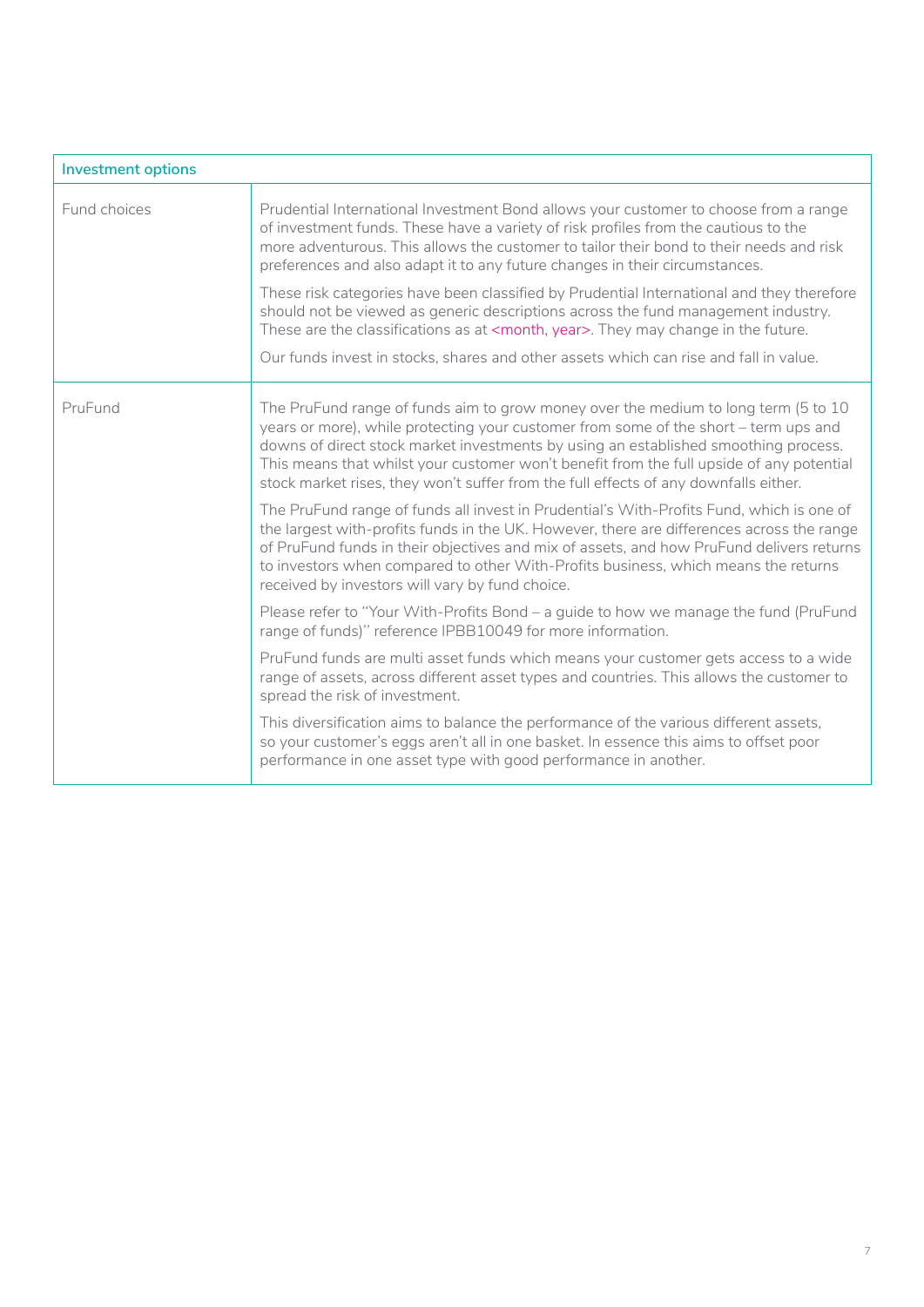| <b>Investment options</b> |                                                                                                                                                                                                                                                                                                                                                                                                                                                                                                                                                                                               |  |
|---------------------------|-----------------------------------------------------------------------------------------------------------------------------------------------------------------------------------------------------------------------------------------------------------------------------------------------------------------------------------------------------------------------------------------------------------------------------------------------------------------------------------------------------------------------------------------------------------------------------------------------|--|
| PruFund continued         | <b>Expected Growth Rates and Unit Price Adjustments</b><br>The PruFund range of funds has an established smoothing process which uses Expected<br>Growth Rates, and where required Unit Price Adjustments, to deliver a smoothed<br>investment journey. It aims to provide some protection from the extreme short-term ups<br>and downs of direct investment.                                                                                                                                                                                                                                 |  |
|                           | Prudential set Expected Growth Rates (EGR); these are the annualised rates your<br>customer's investment would normally grow by. The Expected Growth Rates (EGR)s<br>reflect our view of how we think each PruFund fund will perform over the long term (up<br>to 15 years). Each PruFund fund has its own EGR and the customers' investments into<br>a PruFund will normally grow daily by the relevant EGR. Although we take a long - term<br>view, we do review the rates every three months to allow for any changes, which may<br>mean a change in EGR on a quarterly basis, up or down. |  |
|                           | While the EGR reflects our long term view, we need to check that the fund is performing<br>as expected - if not we may need to make an adjustment to the fund value, either up or<br>down. There are limits which set out when an adjustment would be required.                                                                                                                                                                                                                                                                                                                               |  |
|                           | The value of the investment in a PruFund fund is based on the Smoothed Price, this is<br>the unit price, which grows daily by the EGR. We compare the Smoothed Price against<br>the Unsmoothed Price - which reflects the value of underlying assets. If these move too<br>far away from one another we need to adjust the Smoothed Price to narrow the gap.<br>This could be a price increase or a price decrease.                                                                                                                                                                           |  |
|                           | We may decide to reset the unit price of a PruFund fund to the unsmoothed price on a<br>particular day, to protect the With-Profits Fund. There may also be occasions where we<br>have to suspend the smoothing process for one or more PruFund funds for a period of<br>consecutive days, to protect our With-Profits Fund.                                                                                                                                                                                                                                                                  |  |
|                           | <b>Range of PruFunds</b><br>The fund aims for steady and consistent growth over the medium to long term (5 to 10<br>years or more) through a cautious approach to investing. The fund invests in UK and<br>international equities, property, fixed financial securities, index-linked securities, cash<br>and other specialist investments. The fund will aim to invest 50-75% in fixed financial<br>securities, index-linked securities and cash although we may occasionally move outside<br>this range to meet the fund objectives.                                                        |  |
|                           | The PruFund Growth Fund aims to maximise growth over the medium to long term (5 to<br>10 years or more) by investing in shares, property, fixed-interest and other investments.<br>The fund currently invests in UK and international equities, property, fixed financial<br>securities, index-linked securities and other specialist investments.                                                                                                                                                                                                                                            |  |
|                           | While the PruFund funds aim to grow the customers money and provide a smoothed<br>investment journey, there are optional guarantees (for an additional charge) which are<br>offered on the PruFund Cautious Fund and the PruFund Growth Fund.                                                                                                                                                                                                                                                                                                                                                 |  |
|                           | <b>PruFund Protected Funds</b><br>The PruFund Protected Funds are currently unavailable to new investments.                                                                                                                                                                                                                                                                                                                                                                                                                                                                                   |  |
|                           | <b>PruFund Warning</b><br>The value of an investment is not guaranteed and can go down as well as up. The<br>customer could get back less than they have invested. For the range of PruFund funds,<br>what you will receive will depend on the value of the underlying investments, the<br>Expected Growth Rates as set by the Prudential Directors, our charges, the smoothing<br>process, if there is a guarantee and when you take your money out.                                                                                                                                         |  |
|                           |                                                                                                                                                                                                                                                                                                                                                                                                                                                                                                                                                                                               |  |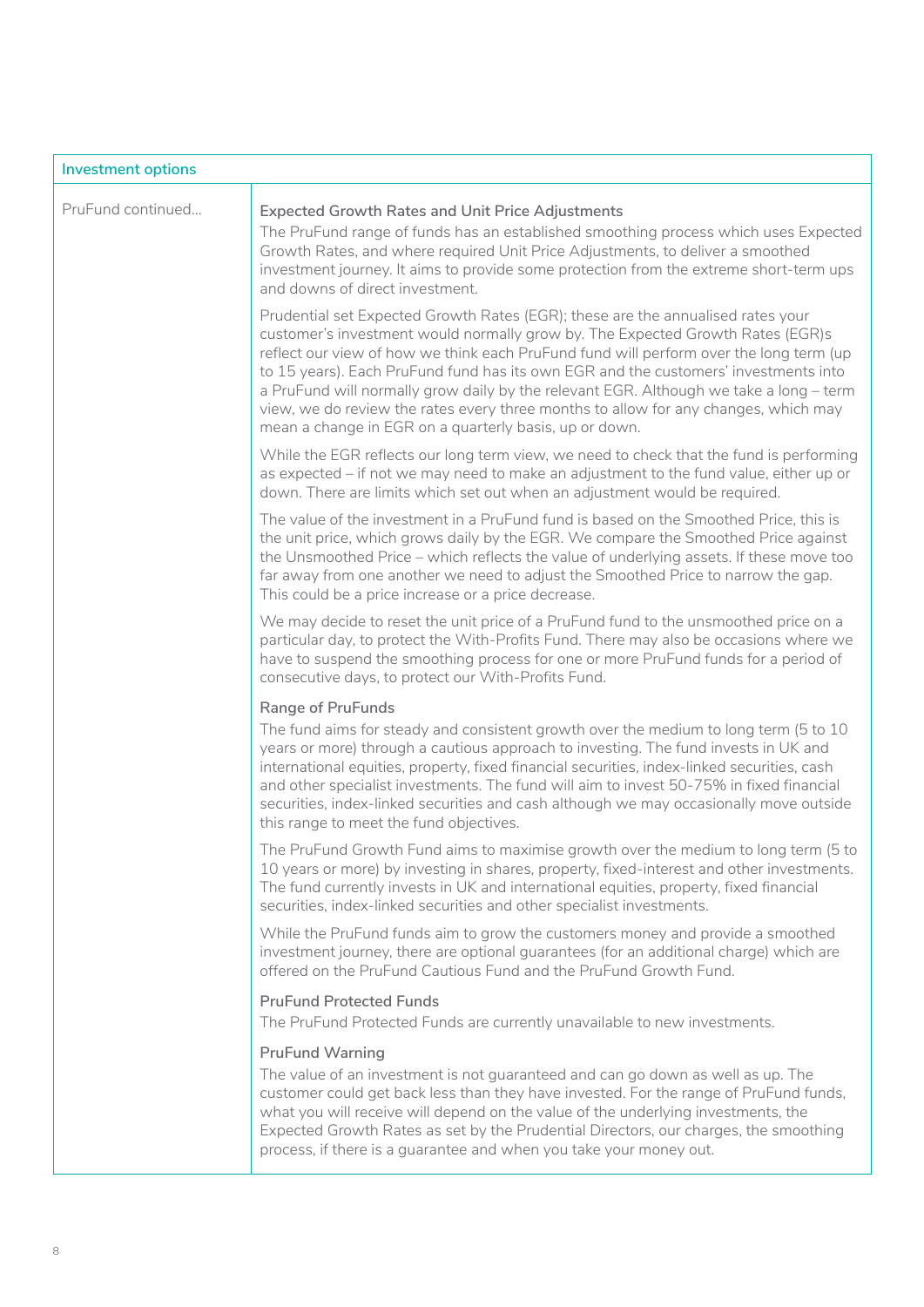| <b>Investment options</b> |                                                                                                                                                                                                                                                                                                                                                                 |  |
|---------------------------|-----------------------------------------------------------------------------------------------------------------------------------------------------------------------------------------------------------------------------------------------------------------------------------------------------------------------------------------------------------------|--|
| Other funds               | The customer has chosen to invest in <specify choice="" funds="" of="">. (Adviser to add<br/>reasons for specific fund and, where applicable, currency choices. They can find details<br/>of the funds available in Your Prudential International Investment Bond Funds Guide<br/>(INVB5260), which is on www.pruadviser.co.uk/international)</specify>         |  |
| Switching option          | The customer can change their fund choices at any time, using the switching facility. In<br>any 12-month period, they are allowed 20 free switches. Further deals.                                                                                                                                                                                              |  |
| Capital gains tax         | If the customer switches part of their investment from one fund to another, they will not<br>have any capital gains tax liability on any profit they make from the switch. This may<br>save them tax compared with, say, switching investments from one unit trust to another.<br>They will also not need to include it on their self-assessment form.          |  |
|                           | The above is based on our understanding of current taxation, legislation and HM<br>Revenue & Customs practice, all of which are liable to change without notice. The impact<br>of taxation (and any tax reliefs) depends on individual circumstances.                                                                                                           |  |
|                           | The value of an investment is not guaranteed and can go down as well as up. The<br>customer could get back less than they have invested.                                                                                                                                                                                                                        |  |
| Choice of currencies      | The customer can choose from a range of currencies for different aspects of the bond.<br>The available currencies are: Canadian Dollars, Euro, Swedish Krona, Swiss Francs, UK<br>Pounds Sterling and US Dollars.<br>Fluctuations in exchange rates could affect the value of the customers investment<br>or withdrawals.                                       |  |
| Limited currency          | The customer has selected <insert currency=""> as the limit currency for their bond. This<br/>is the currency Prudential International will use for specifying charges, minimum and<br/>maximum limits. This cannot be changed once the bond is in force.<br/>Fluctuations in exchange rates could affect the value of your investment or withdrawals.</insert> |  |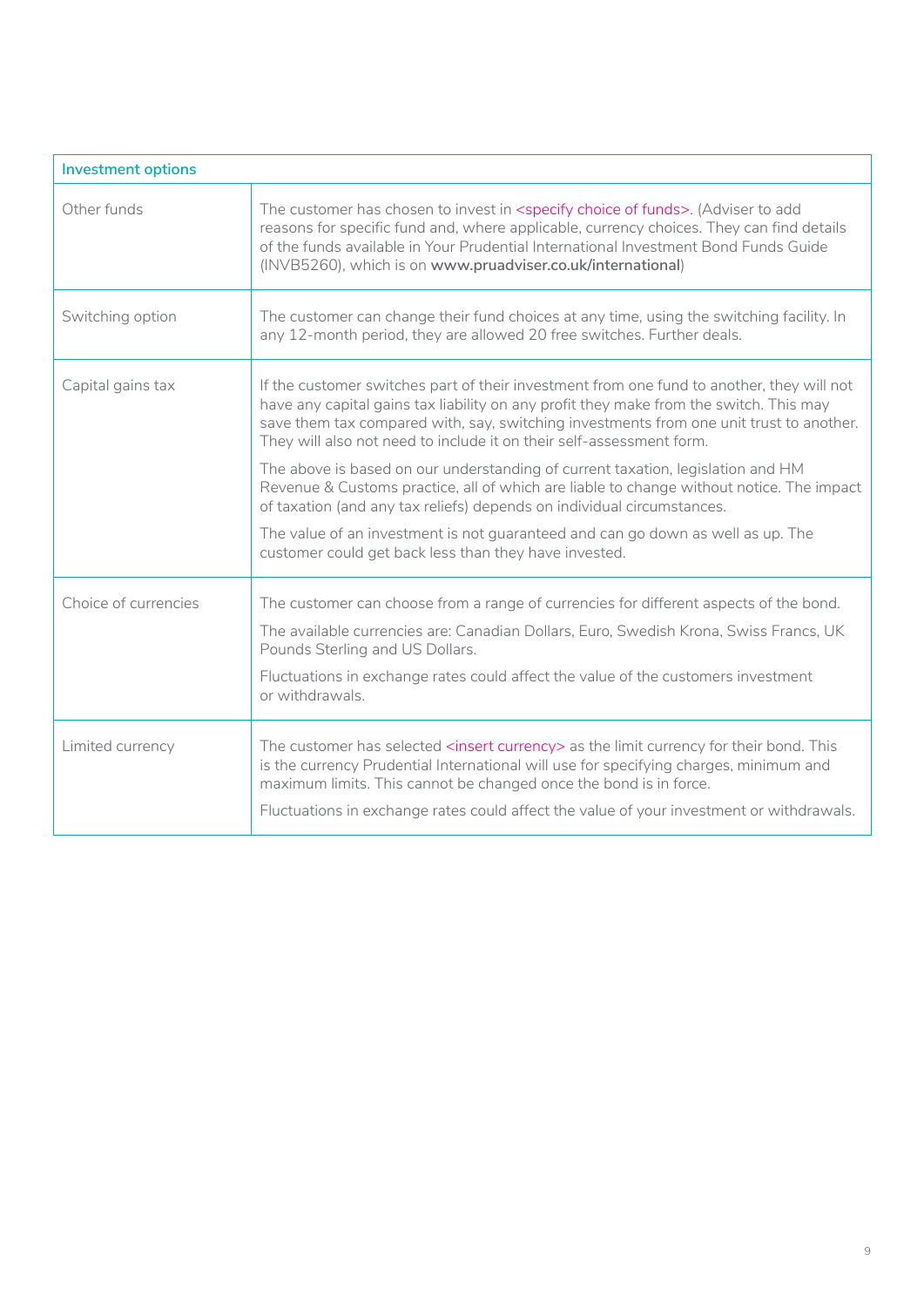| <b>Investment options</b>          |                                                                                                                                                                                                         |
|------------------------------------|---------------------------------------------------------------------------------------------------------------------------------------------------------------------------------------------------------|
| Investment currency                | The customer has selected <insert currency=""> for making their investment. If they make<br/>any additional investments in the future, these can be in the same or a different currency.</insert>       |
|                                    | Fluctuations in exchange rates could affect the value of the customers investment or<br>withdrawals. The value of an investment is not guaranteed and can go down as well<br>as up.                     |
|                                    | You could get back less than you have paid in.                                                                                                                                                          |
| Cash-in benefit currency           | The customer has selected <insert currency=""> as the cash-in benefit currency. This is the<br/>currency in which withdrawals and cash-in proceeds will be paid.</insert>                               |
|                                    | Fluctuations in exchange rates could affect the value of the customers investment<br>or withdrawals.                                                                                                    |
| Death/maturity<br>benefit currency | The customer has selected <insert currency=""> as the <death maturity=""> benefit currency.<br/>This is the currency in which the benefit on <death maturity=""> will be paid.</death></death></insert> |
|                                    | Fluctuations in exchange rates could affect the value of the customers investment<br>or withdrawals.                                                                                                    |

| <b>Trust options</b> |                                                                                                                                                                                                                                                                                |
|----------------------|--------------------------------------------------------------------------------------------------------------------------------------------------------------------------------------------------------------------------------------------------------------------------------|
| At issue trust       | (Where applicable) The customer is applying for this bond in conjunction with a <insert<br>type of trust&gt;. (Please refer to 'Trusts for inheritance tax planning - Key Reasons'<br/>(IHTB10030) for suitability paragraphs on Prudential International trusts).</insert<br> |
| After issue trust    | Prudential International offers trusts that may be used for inheritance tax planning. If<br>appropriate, the customer could put their bond into either the Gift Trust or the Excluded<br>Property Trust.                                                                       |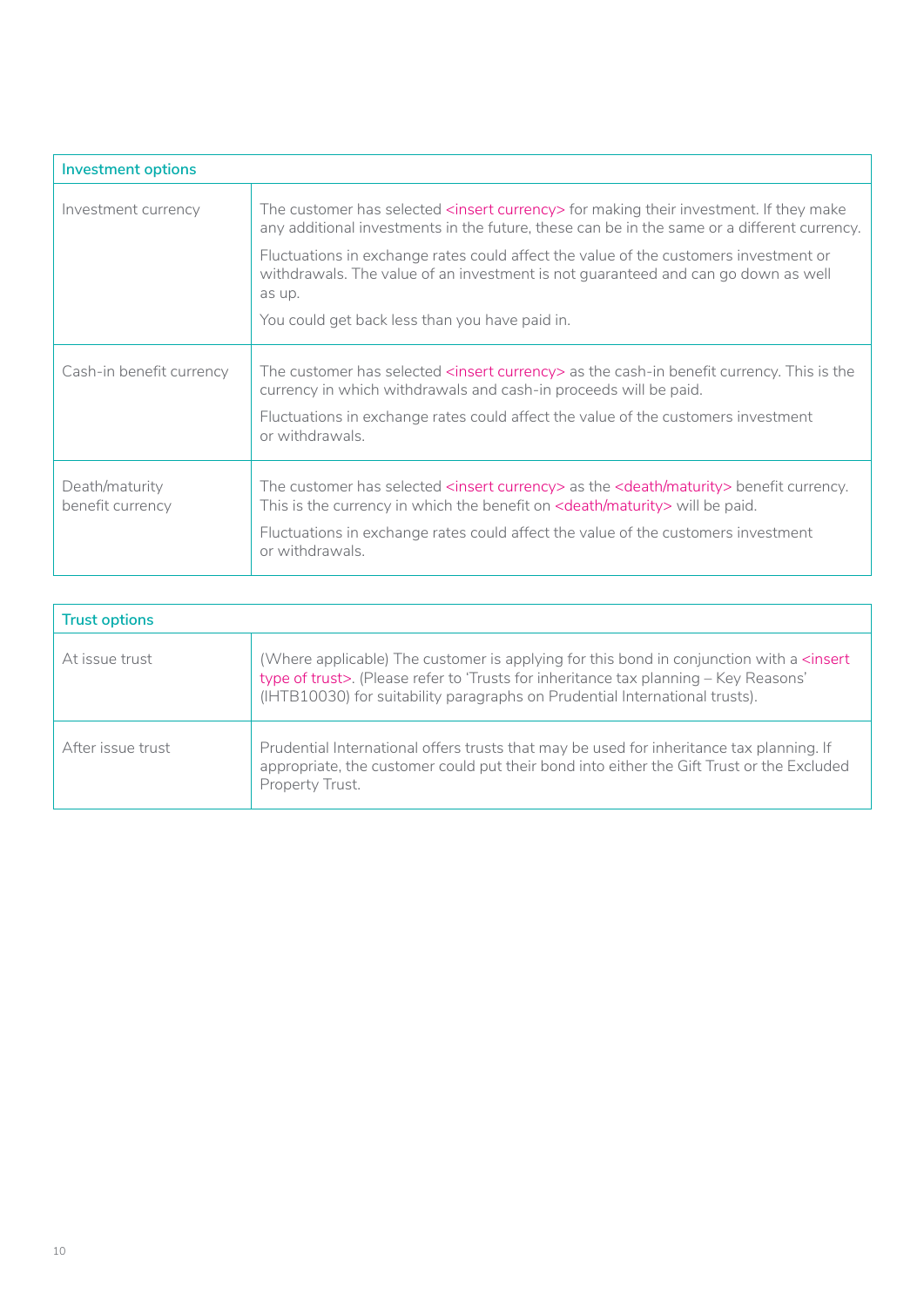| <b>Why Prudential International?</b> |                                                                                                                                                                                                                                                                                                                                                                                                                                                                                                                                                                                                                                                                                              |
|--------------------------------------|----------------------------------------------------------------------------------------------------------------------------------------------------------------------------------------------------------------------------------------------------------------------------------------------------------------------------------------------------------------------------------------------------------------------------------------------------------------------------------------------------------------------------------------------------------------------------------------------------------------------------------------------------------------------------------------------|
| Size                                 | Prudential International is part of the M&G Group which has £370 billion of assets under<br>management (as at 31 December 2021).                                                                                                                                                                                                                                                                                                                                                                                                                                                                                                                                                             |
| Financial strength                   | Prudential International benefits from the financial and investment strength of the Group,<br>enabling it to provide flexible and effective investments for its customers. (For With-<br>Profits investors) Investments in the Prudential Assurance Company Limited (PAC)<br>With-Profits funds are the PruFund range of funds are available in Sterling, Euro and<br>US Dollar currency denominations and are invested in the defined charge participating<br>sub-fund (DCPSF) of the long term fund of the Prudential Assurance Company<br>Limited (PAC).<br>The value of an investment is not guaranteed and can go down as well as up. You could<br>get back less than you have paid in. |
| Regulation                           | The registered office of Prudential International is in Ireland at Montague House, Adelaide<br>Road, Dublin 2. Prudential International is a marketing name of Prudential International<br>Assurance plc. Registration No. 209956. Telephone number + 353 1 476 5000.                                                                                                                                                                                                                                                                                                                                                                                                                        |
| <b>External funds</b>                | If an external fund manager becomes insolvent, there is a risk that Prudential<br>International will not be able to recover the full value of any units of a relevant<br>externally-linked fund that are held under the bond. If this situation arises and Prudential<br>International cannot recover the full value of the units, it will not be liable for the shortfall.                                                                                                                                                                                                                                                                                                                  |